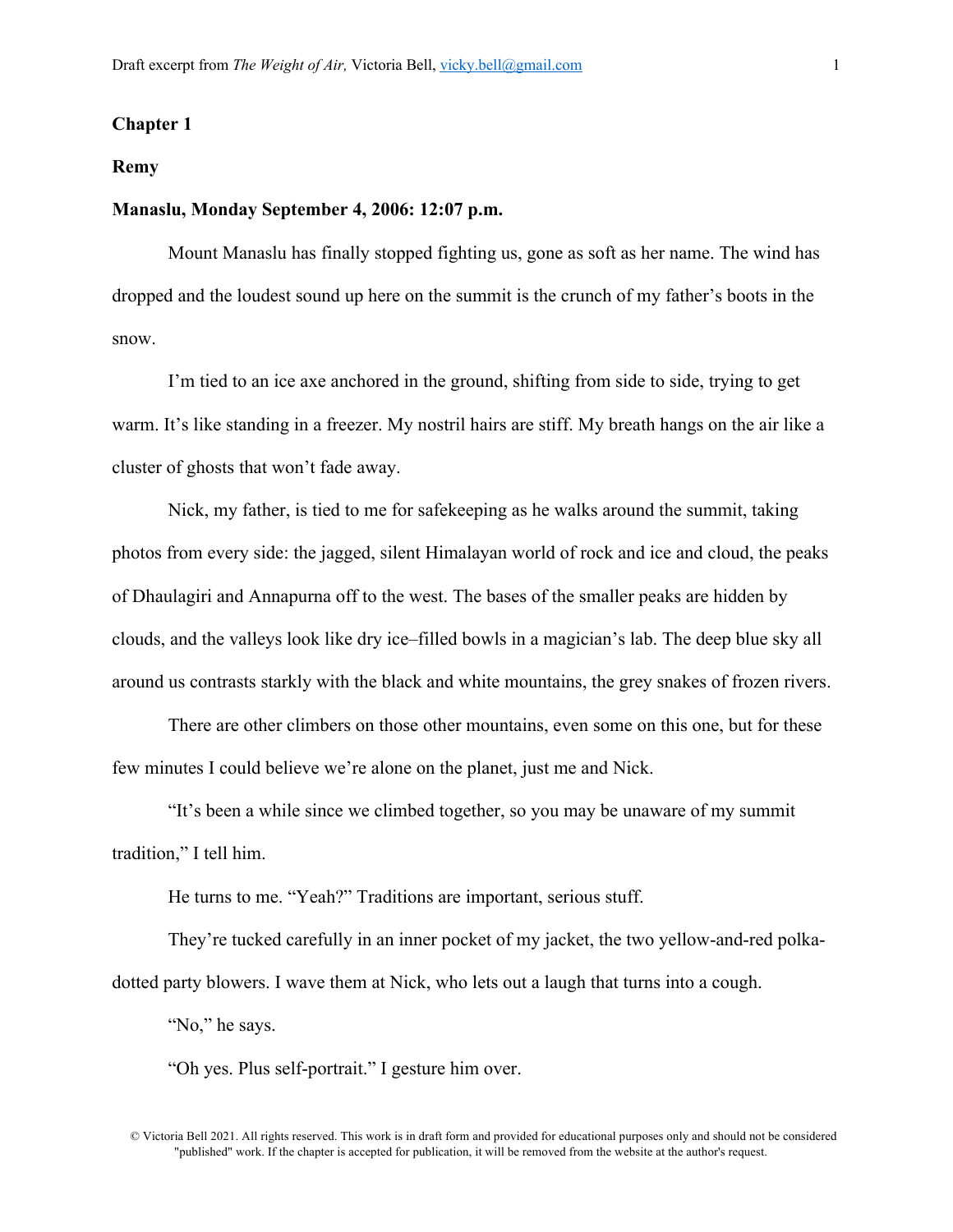"Jesus Christ." But he trudges up to me, rubbing at his forehead under his wool hat, and takes one of the blowers with a grimace.

I hold up the camera and on my count of three, we blow our whistles as I take the shot. Not easy when you both have the laughs. In the picture, it's hard to tell us apart: we're wearing the same goggles and burgundy jacket, the two of us distinguishable only by the grey streaking Nick's black stubble, and my Snoopy hat. Jocelyn's hat, previously. A gift from me, returned. Six months ago she stuck it through my mailbox after I broke up with her, along with a sketch of me with no mouth or eyes and the words *WHO ARE YOU*. I knew it was me only because of the Snoopy hat. On the back, she'd written *Letting someone get close wouldn't kill you. P.S. Snoopy is for kids. Grow the fuck up*.

Oh well. When she started mentioning marriage, I knew she just didn't understand me at all.

"So that picture's going straight to Sophie," I say, tucking the camera away. Sophie is Nick's biographer. Or strictly speaking, the ghost-writer of his autobiography.

"Must I throw that camera over the edge?" Nick is still smiling as he reaches into his pack for the satellite phone and clicks in the number, clumsy in his gloves. It's fifteen digits but he knows it by heart. When my mother answers, he turns away from me for some privacy but alas, there's not much of that on a six-foot-square patch of rock and snow.

"Hi from the top of the world, my love." Nick sounds breathless—at twenty-six thousand feet, there isn't much in the way of oxygen, either.

Isobel says something in reply, her voice a small, faraway squawk, back in Vancouver.

"Snapping some shots, then I promise we'll head down. How are you?"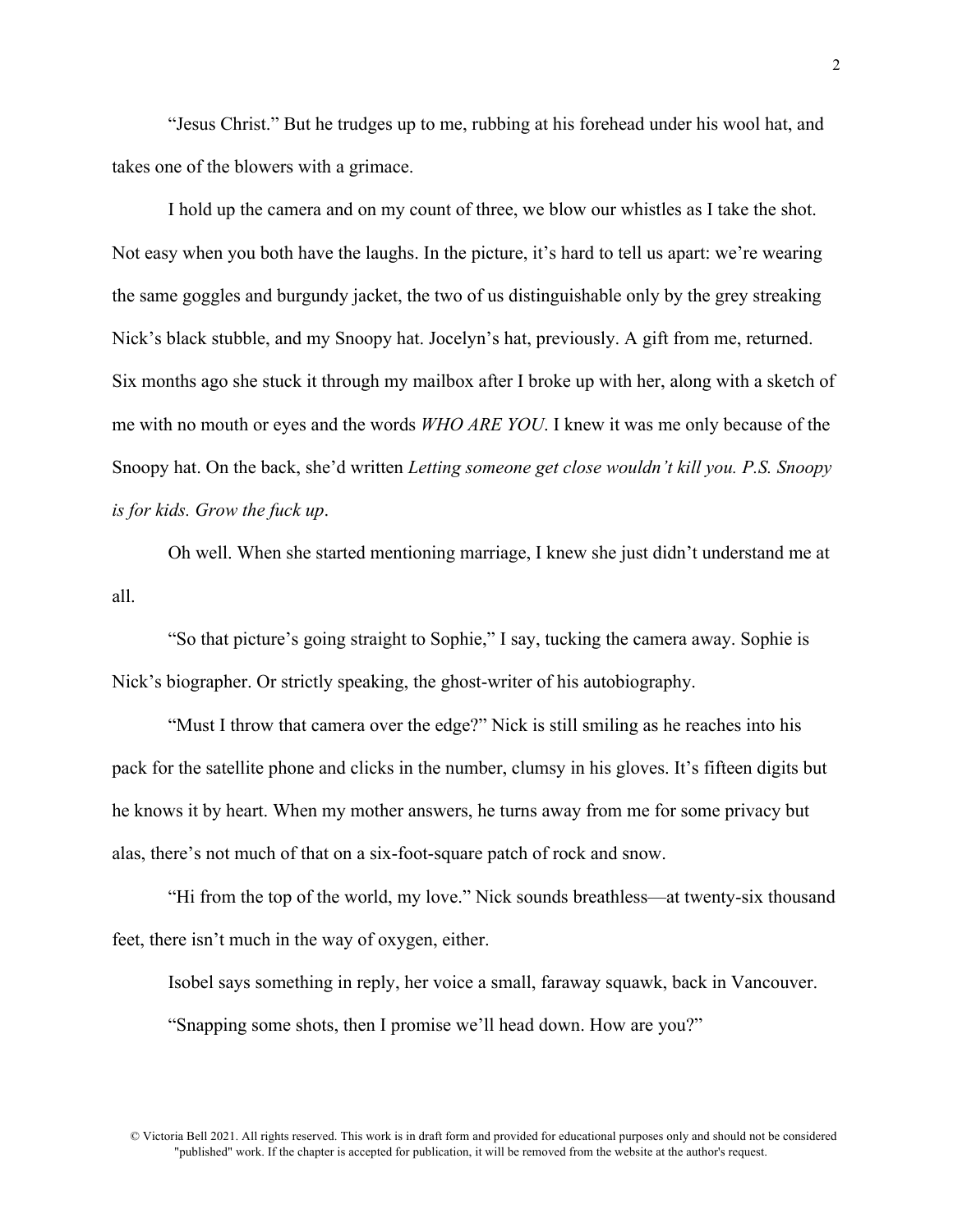During the walk-in, we stood in the town of Lho and looked up at the peak where we would be spending the next few weeks. Nick said Manaslu, with its two summits, looked like a pair of tits. I still think it looks more like a broken tooth, but he has breasts on the mind. Isobel has been Nick's climbing partner for more than three decades, but four months ago, a double mastectomy of the stage-III-cancer kind slowed even her down.

I was there at the Sunday dinner when Nick told her he was going to postpone their Manaslu trip because she didn't feel up to going with him.

"Don't be *loco*." She always sounds more Argentinean when she's mad about something. "Go."

"I don't want to go until you're ready."

"Who knows when that will be? Why would you waste the deposits and the permit and all the sponsorship money? *Go*."

"You're the one being *loco*," Nick argued back. "Am I supposed to climb it solo?"

"I could go," I said. "Instead of Ma."

They both looked surprised, as if they'd forgotten I climb mountains, too. That I'm a mountain *guide*. Who works for them. It's just they always seem to have some secret joke between them, so wrapped up in each other they forget anyone else exists. Something like that with someone, someday, would be nice.

"Oh," Nick said, voice shot through with doubt. "I guess that could work."

So it's been just he and I, a two-man team flying up the mountain, travelling light. On my first trip with him in years, I've rediscovered how similar we are: our pace, our fitness level, our ways of doing things. True, we've bickered, such as about his singing "Ooh La La" by The Faces off tune and off rhythm and incorrectly over and *over*, to the point where I thought I'd kill him. I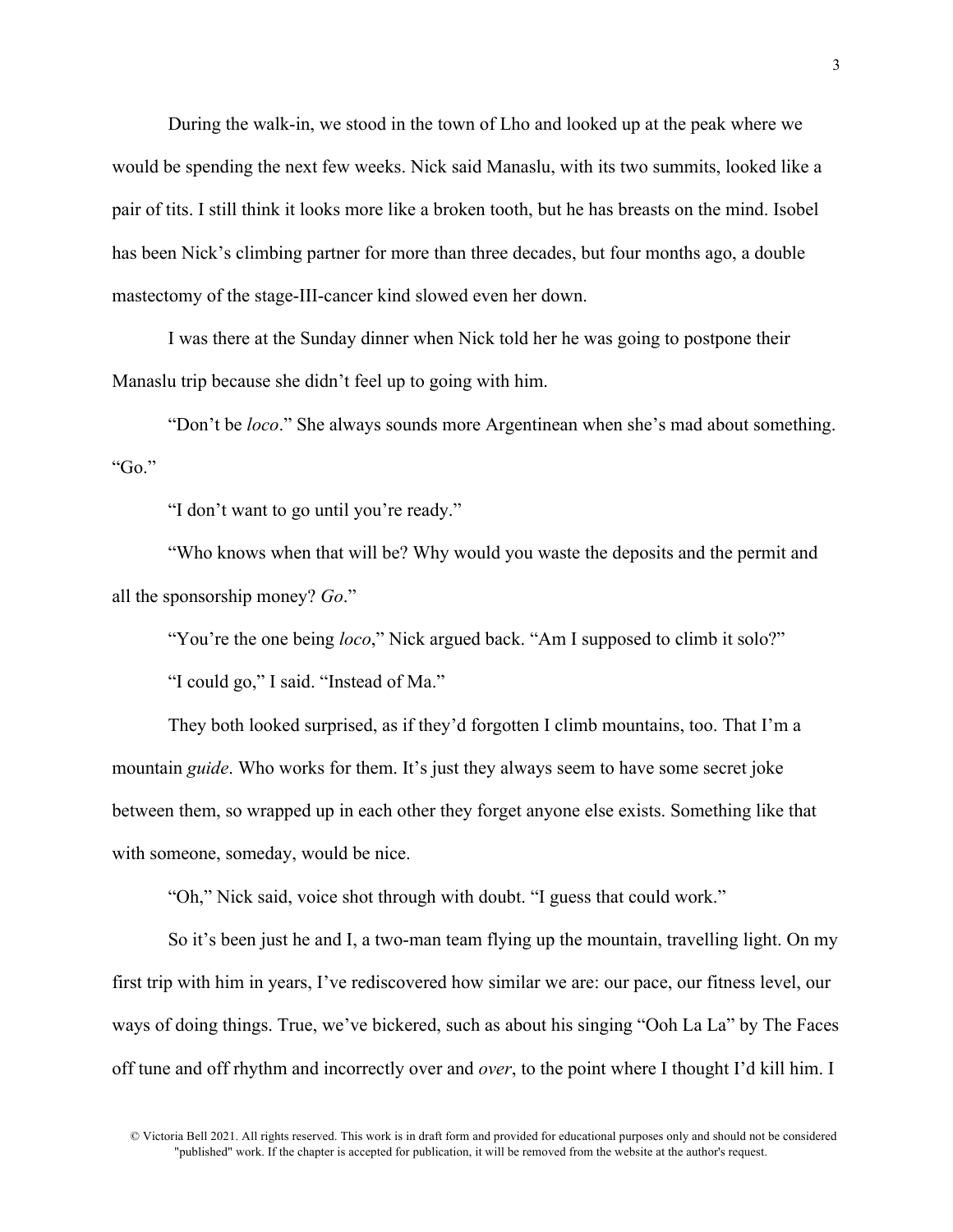finally cracked at Camp Two: "Will you shut the hell up with that?" Which only made him sing it more, because that's how he is. He's also spent a fortune in satellite phone time, calling my mother. But at Camp Three, I had to agree when he said, "Great trip, kid." He shoved me in the shoulder, playfully but hard enough that I took a step backward. "Somewhere along the way, you grew up or something. Not such a little punk anymore. You're okay."

"Thanks," was all I let myself say. Finally. All these years: building my stamina, watching him to learn what a good leader is, teaching myself how to hide my feelings when I would have preferred to punch a client or colleague. I didn't think anyone had noticed.

"We'll call you from camp, Bela," he tells my mother now. "Wait, want to talk to Remy before we hang up?" He glances my way. In his mirrored glasses I watch the reflection of myself giving a little shrug, mouth turned down, a "not necessary" shake of my head. Isobel says something and Nick replies, "Right, yeah, it is expensive. Sure, chat to him later. Go rest up. *Te quiero, mi amiga*," then he clicks off the phone.

"How is she? What's the news?" I ask.

"She says the plastic surgeon showed her a model of the new boobs and I'm going to love them." He laughs.

"You just had to make it weird, didn't you."

Smiling, he stands with his face turned up to the sky for a minute, eyes closed, phone hanging to his side.

I give him a moment before I push up the sleeve of my jacket to check my watch. I don't want to leave, but we have to. "Time to head down, old man."

He reaches behind himself to slip the phone away into a side pocket of his rucksack. The pack is a new model he's testing for a gear company. The Wayfarer, it's called; a play on our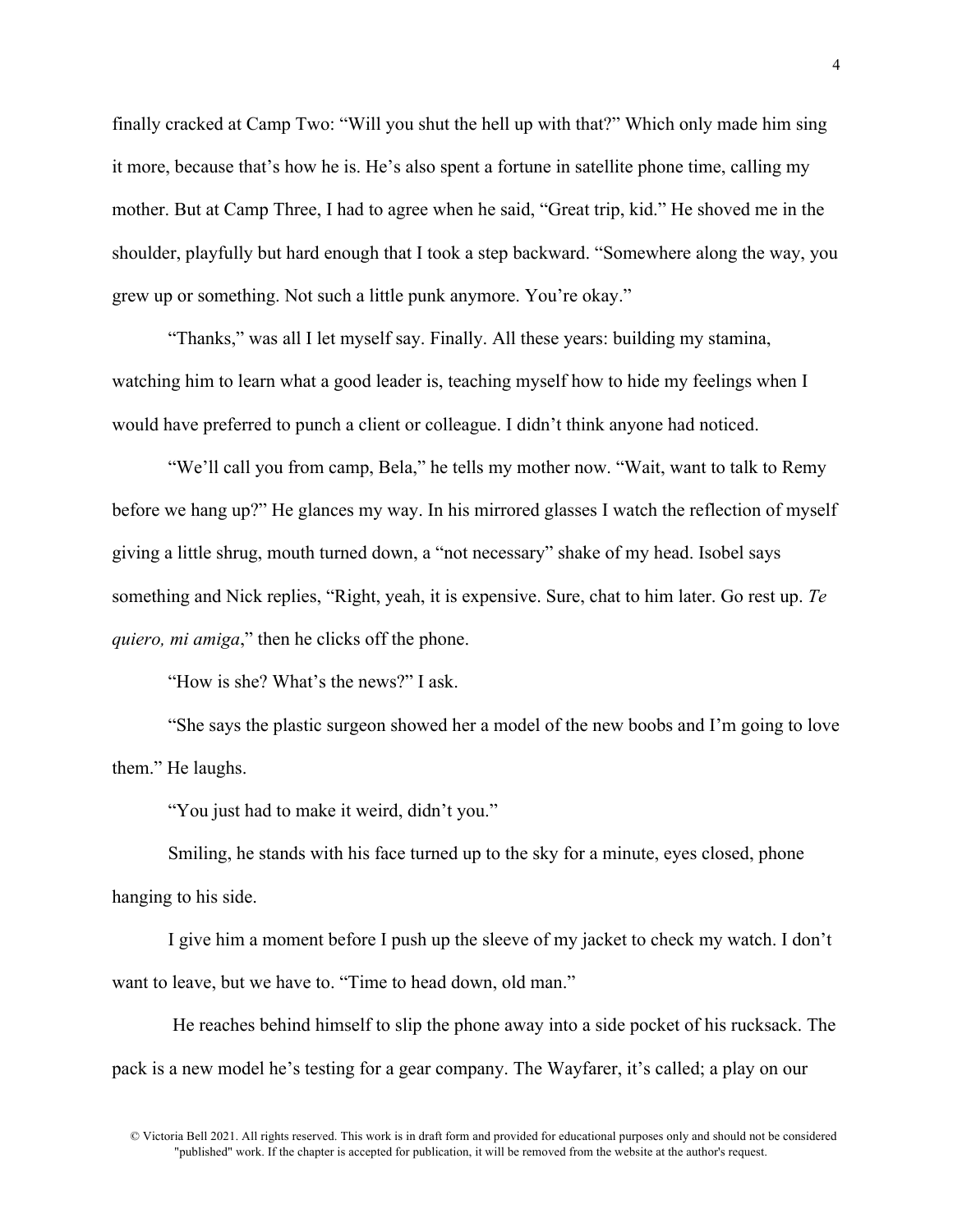surname, Lavoie. It comes only in blue because they took a photo of him and used the blue of his eyes. I'm still on the fence about whether that's cheesy or cool.

"We got enough pictures of the sponsors' banners?" he asks.

"Enough to bring home the bacon bits," I reply.

"I would kill for bacon bits right now."

"Would you accept Gatorade instead?" I hand him the still-warm thermos, take a slug after he does, then tuck it back into my own pack. It's a struggle to heft the rucksack over my shoulders because everything is a struggle up here. The pack pulls on my shoulders as if coaxing me to sit down in the snow. *Just stay here. You know you want to*. It's true: I never want to descend off a peak. But I unclip myself from the ice axe and yank it out of the snow, then turn to Nick to check the rope that connects us.

"I happen to have hidden a pack of bacon at basecamp," he says as I ensure the spare loops of cord on my harness are in easy reach in case of crevasse falls—we'd need them to climb up the rope. "We can make it down tonight."

"Thought we were going to overnight at Camp Two."

"We'll see how we feel when we get there," he says, which means no, which means he'll pull rank and insist on going all the way down the peak.

Well, he's the one with the creaky knees, not me.

We take one last moment with the view, then Nick tugs on the rope and nods in the direction of basecamp. Nowhere to go but down.

Before every step I give the ground a good, hard jab with the ice axe, checking for crevasses, avalanches lying in wait, hidden trip-you-up rocks, because making the summit only means you've climbed half the mountain. An hour goes by. We walk in an easy, mindless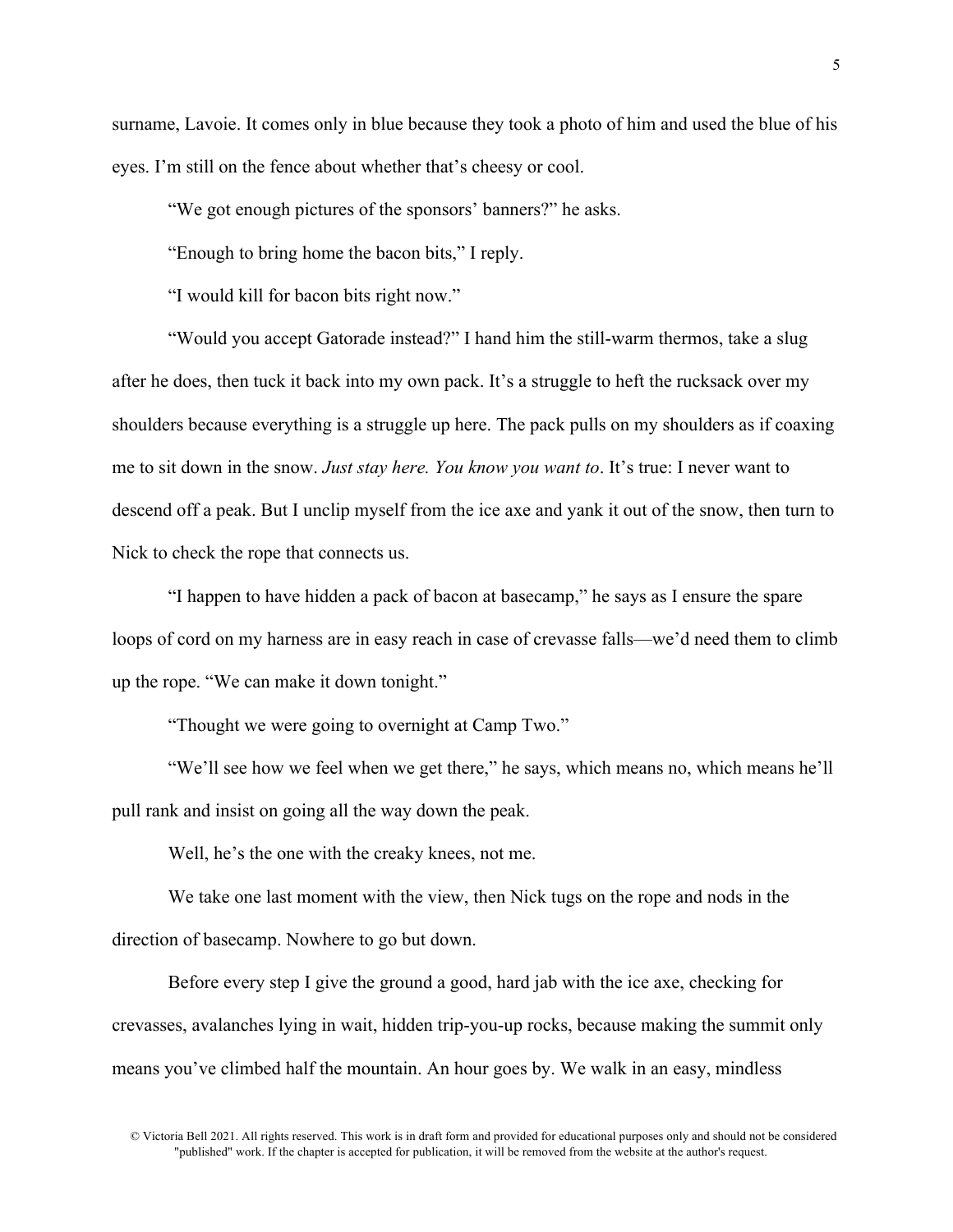rhythm. The wind picks up a little, but not enough to drown out the jingle of gear on our harnesses, rustling nylon of our jackets and pants and gloves, the squeaking snow under our crampons. Nothing exists in the world except walking. Head down. Poke with the axe. Step with the left foot. Step with the right. Repeat. Nick's reassuring tug comes down the rope behind me every now and then. Walking with earphones, he'll be blasting the playlist I put on his iPod for him—*Nix Mix*, it's called: every Beach Boys and Byrds song I could get my hands on, some Stones and Beatles because Nick loves them equally, a little Supertramp and Fleetwood Mac. Neil Young, Jimi, Creedence. If it's Classic Rock or Psychedelic, Nick will love it. He scrolled through my climbing playlist one day, bewildered. "What's a Bjork? Who the hell is Radiohead? The National what? Oh, The Cure for bad music?"

Strange not to be the one at the back, but he insisted I lead this climb. That was nice.

Two hours below the summit, Nick yells, "Rem."

I stop, turn. "What?"

"Why did the squirrel cross the road?"

"I don't know—why?"

"Because it was stapled to the chicken."

The lower Nick's blood sugar level drops, the worse his jokes become. Some say we have that in common. I pull out the Gatorade and the crackers and wait for him to catch up. We stand together, crunching, looking up at the peak we've just left.

"Jesus but it's been a year," he says without preamble.

The cancer; some tight finances; their dog dying suddenly of a stroke.

"Feels like it's taking a turn for the better, finally," he adds.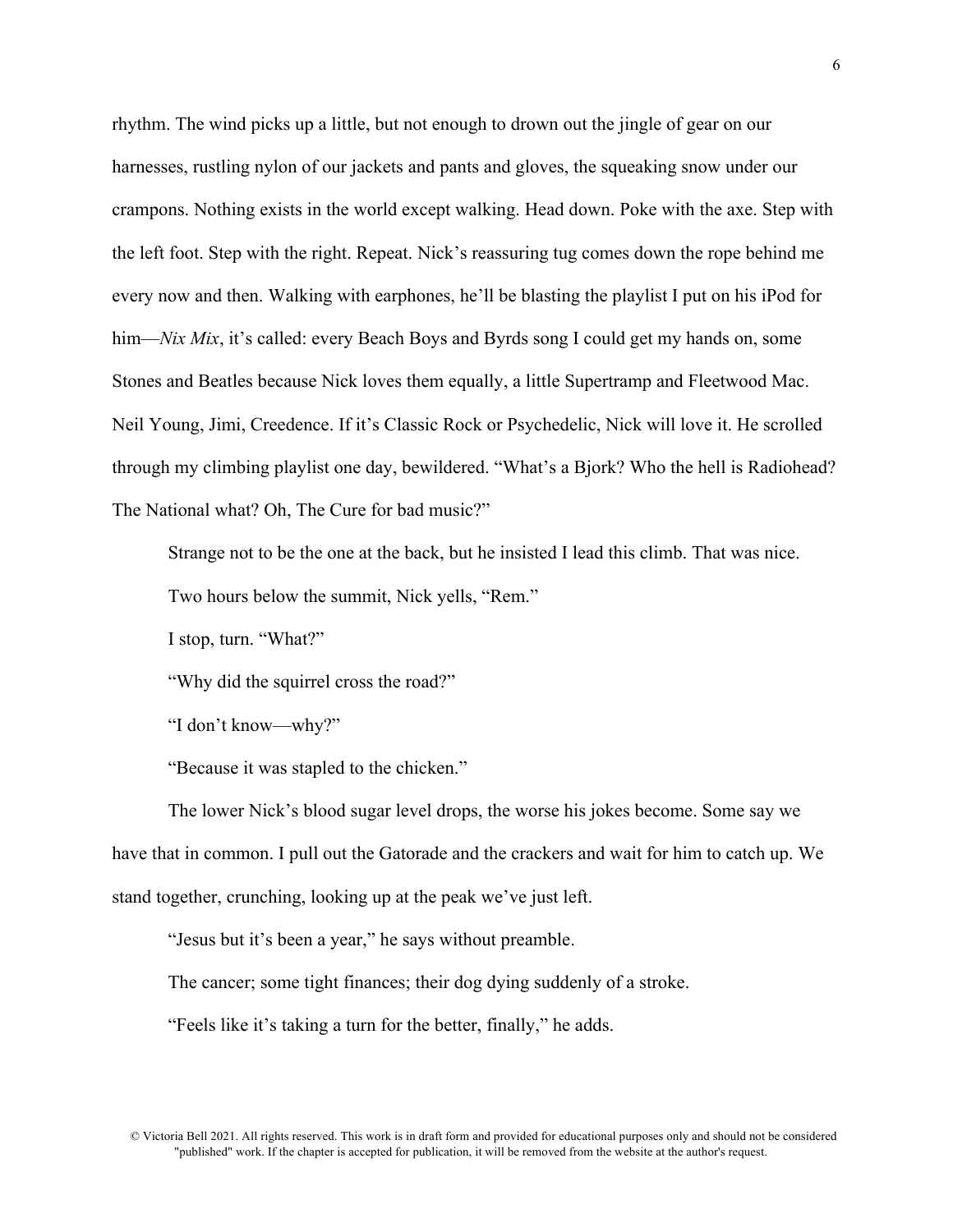He waits for me to agree, but I frown at him. I say, "*Guh tuh vuh gashay*" and scratch my backside at the same time. We learned it from an old Turkish climber, a saying to ward off the evil eye: when someone says anything that could tempt fate—such as, "oh, this climb should be easy"—everyone in the vicinity has to perform the ritual.

"We don't need to *guh tuh vuh gashay* that," he says.

"Well, I did it, so now you have to or it's uneven."

Nick rolls his eyes. "That's not how the universe works." But he does it. "I'm hoping *hoping*, Fate, are you listening, hoping," he adds, to the sky, "that the last big thing is Isobel's surgery, then we can coast for a bit."

Her reconstruction surgery will be two months from now.

"Speaking of, though," he goes on. "Almost straight after her surgery, I've been asked to guide a trip to K2, along with Nigel Shepherd."

Annapurna? Done. Nanga Parbat? Dicey, and someone in his party died, but eventually he conquered the peak. Everest? He's climbed it four times, up different routes. K2? The score thus far stands at Nick zero, K2 three.

I glance at his profile as he gazes up at the summit we've just left. "Nice. You always have a blast climbing with Nigel. You two are like Laurel and Hardy."

"Wait, who's the fat one?"

I laugh.

He takes another cracker. "Problem is, again, it'd be right after Ma's surgery."

"You know she'll say you have to go."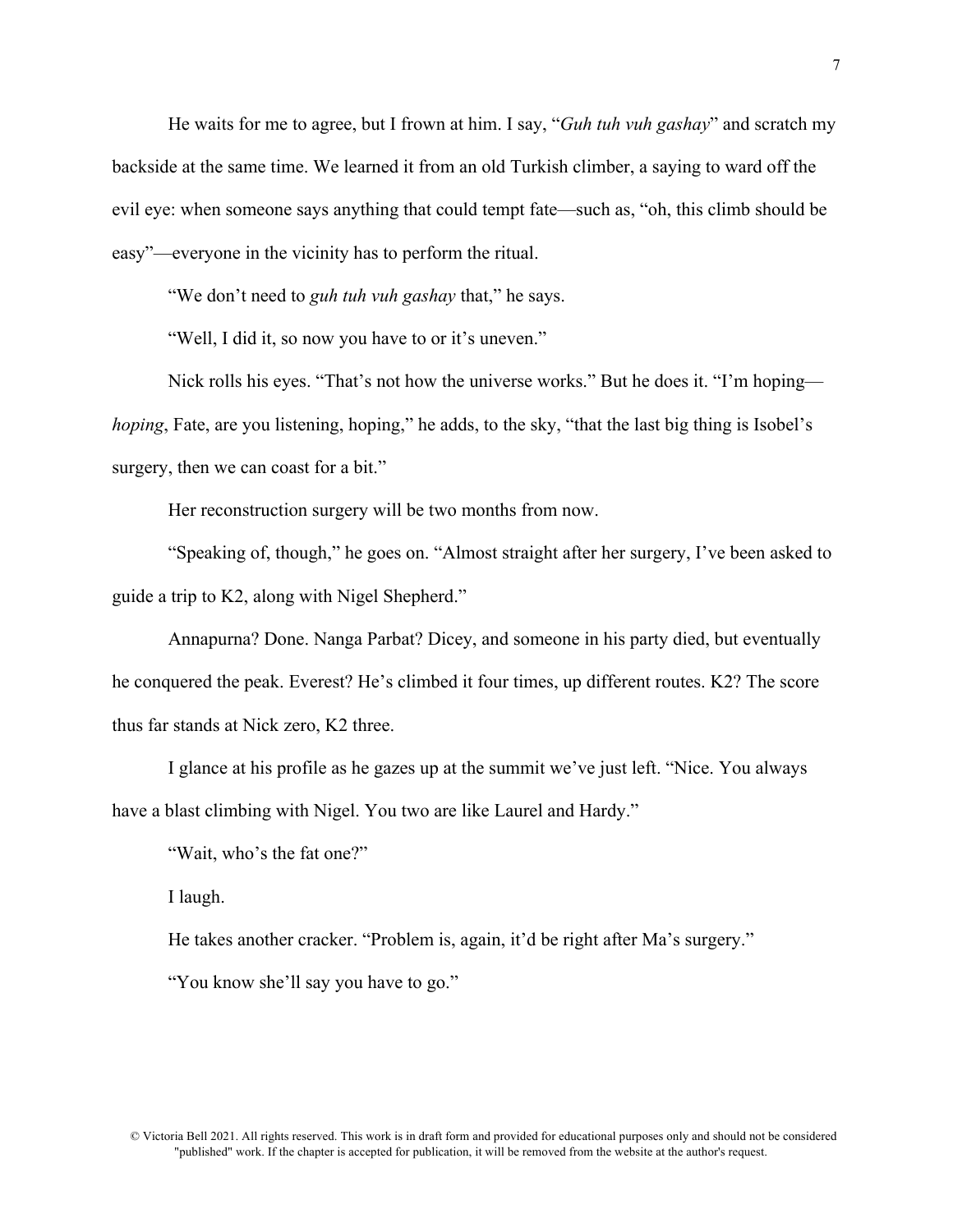"She will," he says. "And I'm tempted—it's good money, which we need after this crappy year, not to mention it's probably my last go at K2 given I'm staring sixty in the face. So I wanted to ask you something."

"Anything."

"If I went, could you stick around? So she has at least one of us there, you know, to drive her around, fetch and carry, blah blah?"

…Anything but that. "Me?"

"You're the only kid she has, to my knowledge."

"You're talking April?" I ask.

"Yeah."

Damn. That's peak Himalaya season, which of course is why he would be coming back to the Himalayas. Yes, it's the season when I earn my biggest fees—the season that sets me up for the year—but that's not the biggest issue: for someone who lives for being up high, staying grounded during Himalaya season might kill me. What's more, I bet Isobel would rather hire a nurse than have me around. But at the same time, she's my *mother.* How can I even contemplate saying anything but yes, immediately, unthinkingly?

Trying to pick my way through the wrangle in my head toward the right words, I stay quiet for a beat too long.

"You didn't really pitch in much during her treatment," Nick says, voice casual, but the underlying rebuke stings.

"Hey, I offered, over and over, but she always wanted *you* to do everything for her. I couldn't even bring her a cushion right."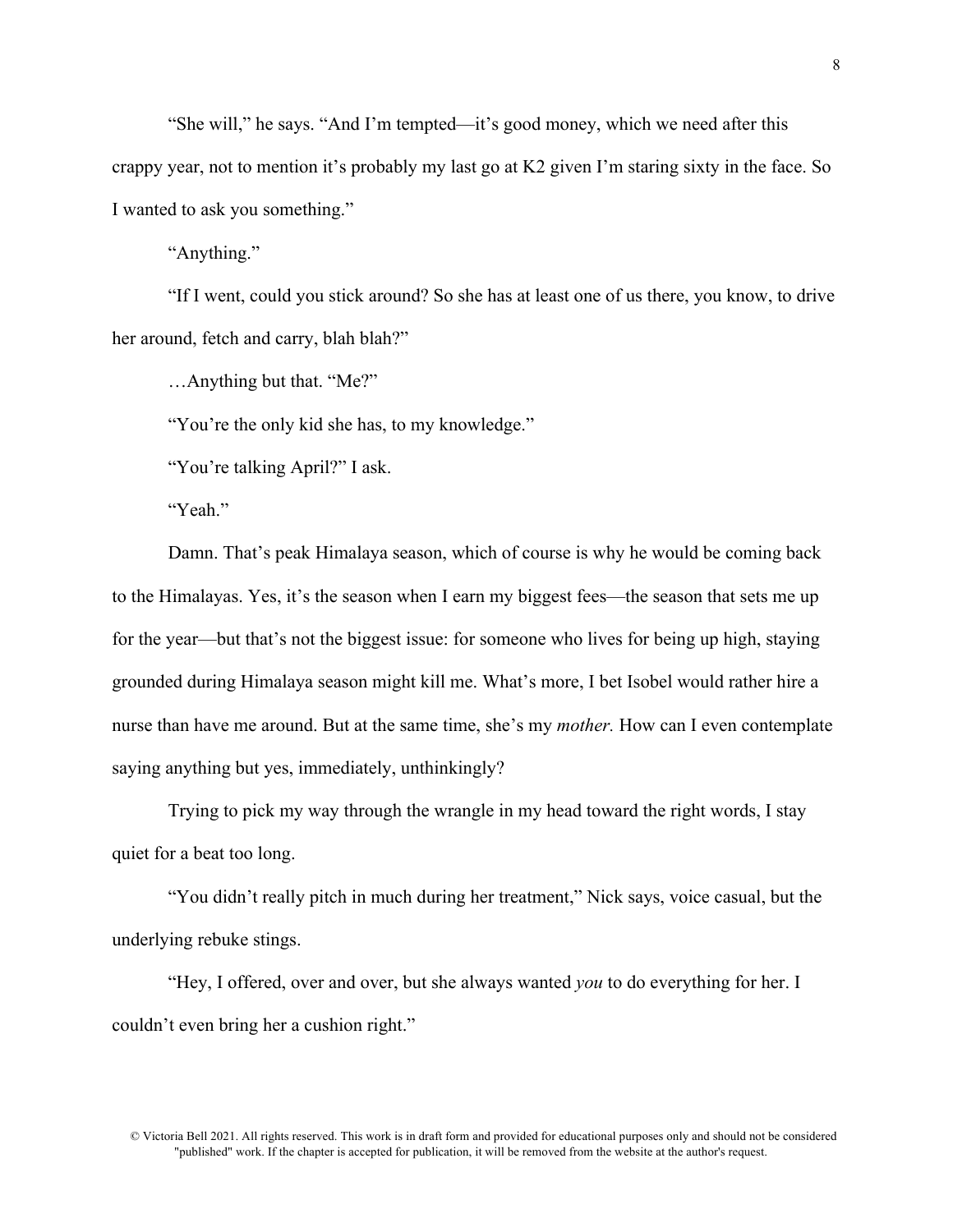"That's not fair. She was in a lot of discomfort at the time, she wasn't herself. Plus you know what she's like—she's so independent. Finds it hard to ask for help. Likely it just felt easier to ask me."

The first retort that rises up is *No, she's just always that way with me.* I bite it back.

"So," he goes on, "it would be nice if maybe this time you could be the guy, you know, the one who's around."

The bloody nerve. That wasn't a sting; that was a punch in the face.

I don't reply but he must be able to read me, because he demands, "What?", irritably.

"Jesus, Rem, I'll cover whatever fee you'd be missing out on—how's that? Would that make you feel better?"

"I don't care about the money."

"Then what's the matter with you?"

"*I'm* always around." This is more than I've ever said about it, out loud. Nick always says altitude acts like a truth serum: in the thin air, there is no energy for lies.

"What does that mean?"

I dare to take it a little further: "It takes two to tango, that's all." But apparently I still have energy for the usual veils, filters, softenings.

"Luckily you're both Argentinean." He punches me in the arm, grinning now.

He doesn't understand. He never will. I must let it go before I say a regrettable truth.

We're having a good time here—I don't want to ruin it. "Okay. I will keep her stocked with beef, wine, turrón and maté, like a good Argentinean kid."

"Thanks. I'll get back to you ASAP so you can plan your year. I know you'll want to climb, too. But for now, get us off this peak, will you?"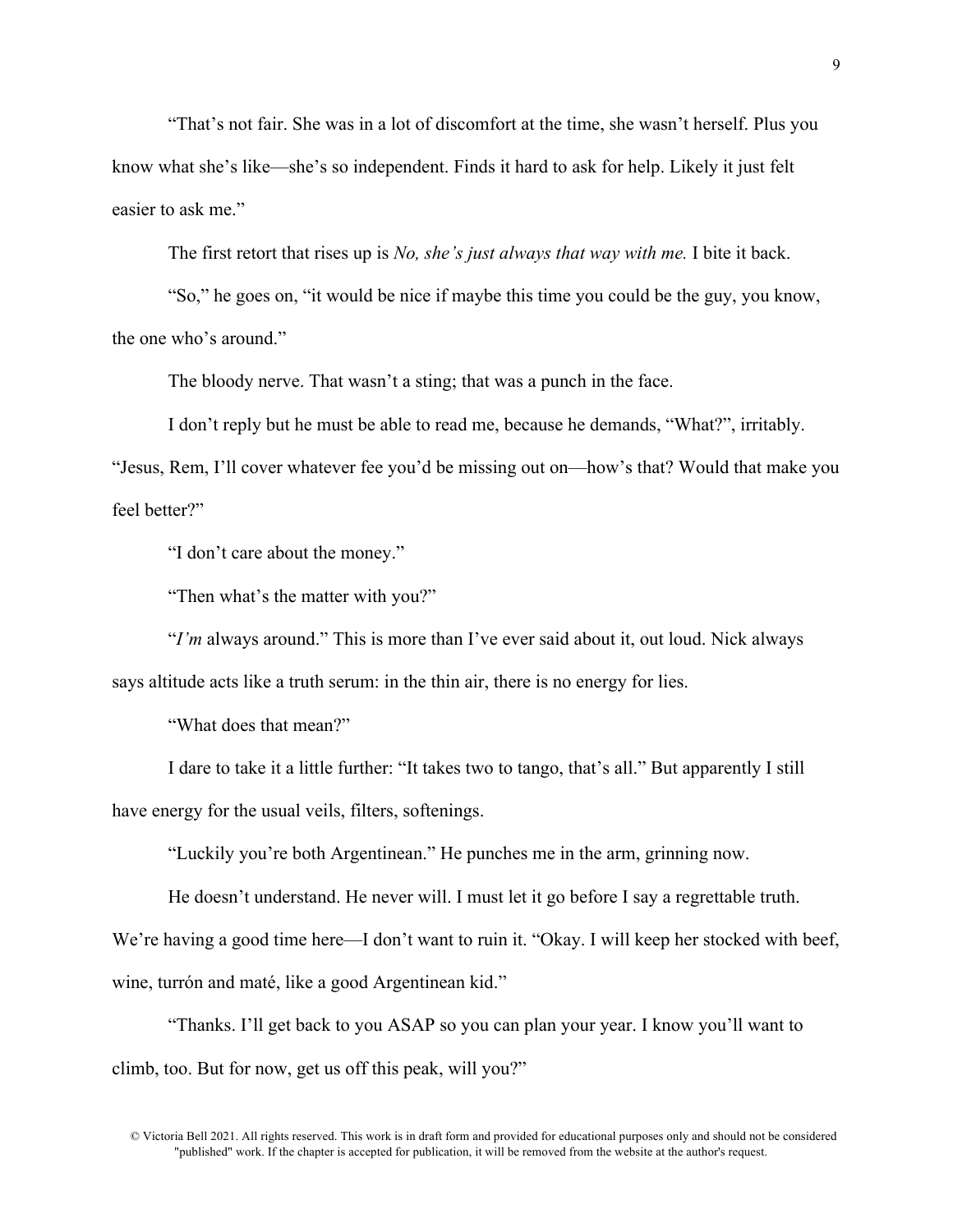We brush the cracker crumbs off ourselves into the snow and turn down the hill again.

I'm colder now, the tiredness creeping in. It's just past noon, but our push for the summit began at three this morning. Sleep beckons mockingly, still so far away—not until basecamp, if Nick gets his way. Which he will.

This part of the snowfield is steep, icy in patches, tough on the legs. I wonder how Nick's knees are coping. In Kathmandu, he confessed he's having trouble in that area these days, and after that, I began to notice that he winces whenever he stands up.

One more hour and the effects of gravity, of bracing my legs against the downward slope, have started a good, strong burn in my thigh muscles. I hate the descent, and this is just one of the reasons.

It's heavy at sea level. When I was ten, our Geography teacher told us that columns of air stretch up from the ground, from the trees, from the buildings, from everyone's head and shoulders, all the way up to the edge of space, and that the air in those columns is compressed by the weight of the atmosphere above it. Mr. Calder also said that air columns are the most dense at the surface of the earth, and the density decreases with altitude. For two days after that Geography lesson, I walked around feeling crushed and breathless, and still now, whenever I think about it, the claustrophobia squeezes me. Down on flat ground, the weight sits on my back. Up in the mountains, always, I'm lighter. The lightest I ever felt was at the top of Everest, and I never wanted to come down.

But you've always got to go down.

A couple of times, I sink thigh-deep into the snow and each time, my little inner voice says *this is it, the crevasse you've been fearing*, but each time it's just a depression and I wade out of it before Nick can reach me.

<sup>©</sup> Victoria Bell 2021. All rights reserved. This work is in draft form and provided for educational purposes only and should not be considered "published" work. If the chapter is accepted for publication, it will be removed from the website at the author's request.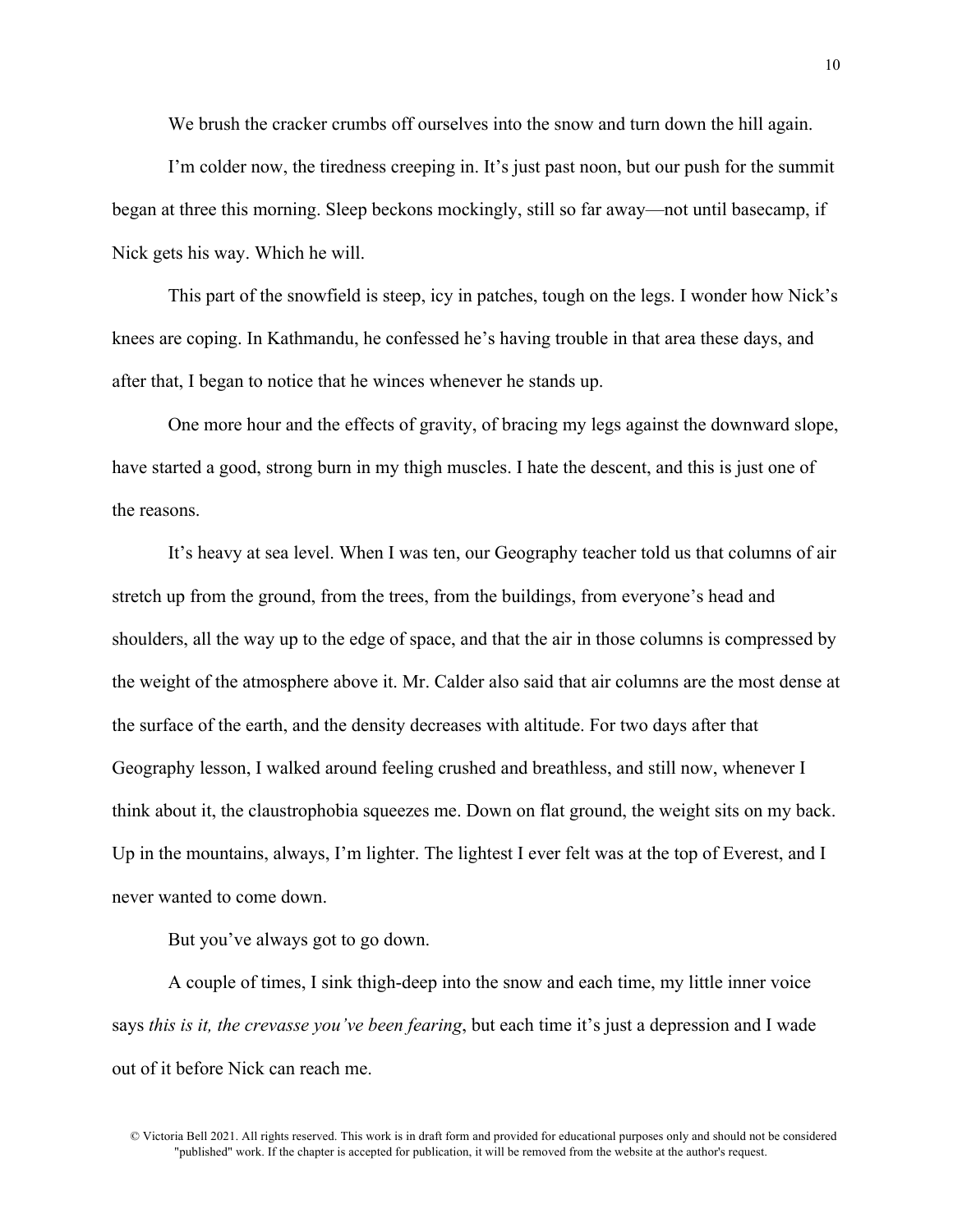So when I'm snatched off my feet, for the first split second again I think it's nothing, until I hit the ground ass first. The shock jars my spine, smacks my teeth together, rattles my eyes in my head.

And then I see my father arc across the snow, past me, around and in front of me, and then everything speeds up again and the landscape blurs and I'm skidding down the mountain after Nick, Nick who must have slipped and fallen, Nick I'm tied to by rope.

My training finally kicks in, enough to make me flip onto my belly and throw all my weight onto my ice axe, blade end deep in the snow and blunt adze end shoved hard and painful into my armpit. Feet up so my crampons can't catch the snow and spin me. I jerk to a halt and snap my head around, exactly in time to watch the end of Nick's slide, slow and graceful, disappearing over the lip of a cliff. Below it, twenty-three thousand feet of open air.

Nick's free-hanging weight slams against my harness. Our umbilical cord is nothing but a hundred feet of rope. It takes the force. My ice axe doesn't. At the mercy of his bulk, it pops.

"Mother*fuck*!" Again I'm sliding, scrabbling desperately with my free hand, the snow disintegrating through my fingers. Again some survival-keen part of my brain lights up enough to make me smash the axe into the snow with both hands, and I manage to stop, both feet now dug in. I push all my weight into the snow; I will myself to weigh a thousand pounds. The rope's beneath me, twisted around one thigh. During the slide, snow packed up under my jacket and the cold is starting to seep through my thermal undershirt to my belly.

And with snow all over my face, I can't see, but I'm too afraid to lift a hand and brush it away in case I let Nick go. Somewhere up the hill, I lost my goggles.

"Nick!" I yell. "Dad!"

<sup>©</sup> Victoria Bell 2021. All rights reserved. This work is in draft form and provided for educational purposes only and should not be considered "published" work. If the chapter is accepted for publication, it will be removed from the website at the author's request.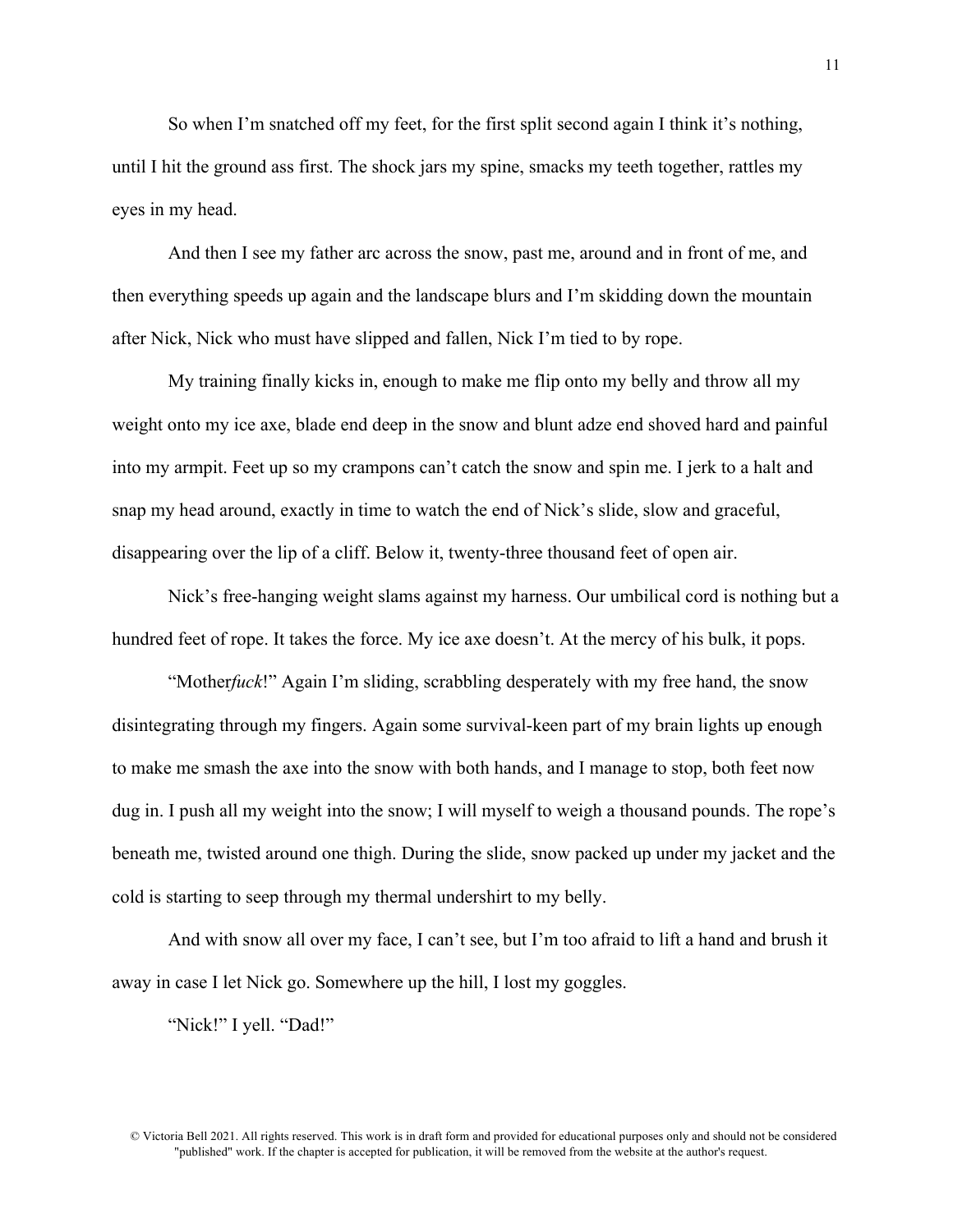The words bounce off the mountains back at me. Stupid, stupid—I'm going to trigger an avalanche. But I wait and eventually the echo dies without any answer. No sound now except my own harsh breathing.

I can't think. What do I do next? Set up a pulley to haul Nick up? Ordinarily I'd just keep lying here, anchoring Nick while he climbs the rope using his loops of cord for foot- and handholds. But Nick isn't answering and I don't know what that means. That he can't hear me? He's unconscious? I will not use the "D" word. I will not.

I hold my breath and put my face in the snow and strain to listen.

The rope judders beneath me, and I lift my head.

"Nick—are you climbing?"

There's no answer. He's not dead. Maybe he just can't hear me. But it could be a seizure, or a heart attack.

What the hell is he doing, though, to make the rope bounce that way? It creaks, shivers.

Suddenly it heaves far to the left, clenching agonizingly around my thigh.

"What are you doing?" I bellow, pain and fear coming out as anger.

The rope goes still again, taut around my leg. I wait. The urge to turn and look is almost unbearable. I have no idea how close I am to the edge now, and if Nick is climbing the rope, I need to stay still or risk sending both of us over the lip.

But there's no movement. My leg and foot are going numb and so is my belly, and I don't want to lose my balls or my leg to frostbite, and if Nick is bleeding or seizing, I need to get to him quickly. At least the snow's melted off my face enough that I can see. Nothing's changed: the day is beautiful and still. I think it's Monday.

I yell again: "Nick!"

<sup>©</sup> Victoria Bell 2021. All rights reserved. This work is in draft form and provided for educational purposes only and should not be considered "published" work. If the chapter is accepted for publication, it will be removed from the website at the author's request.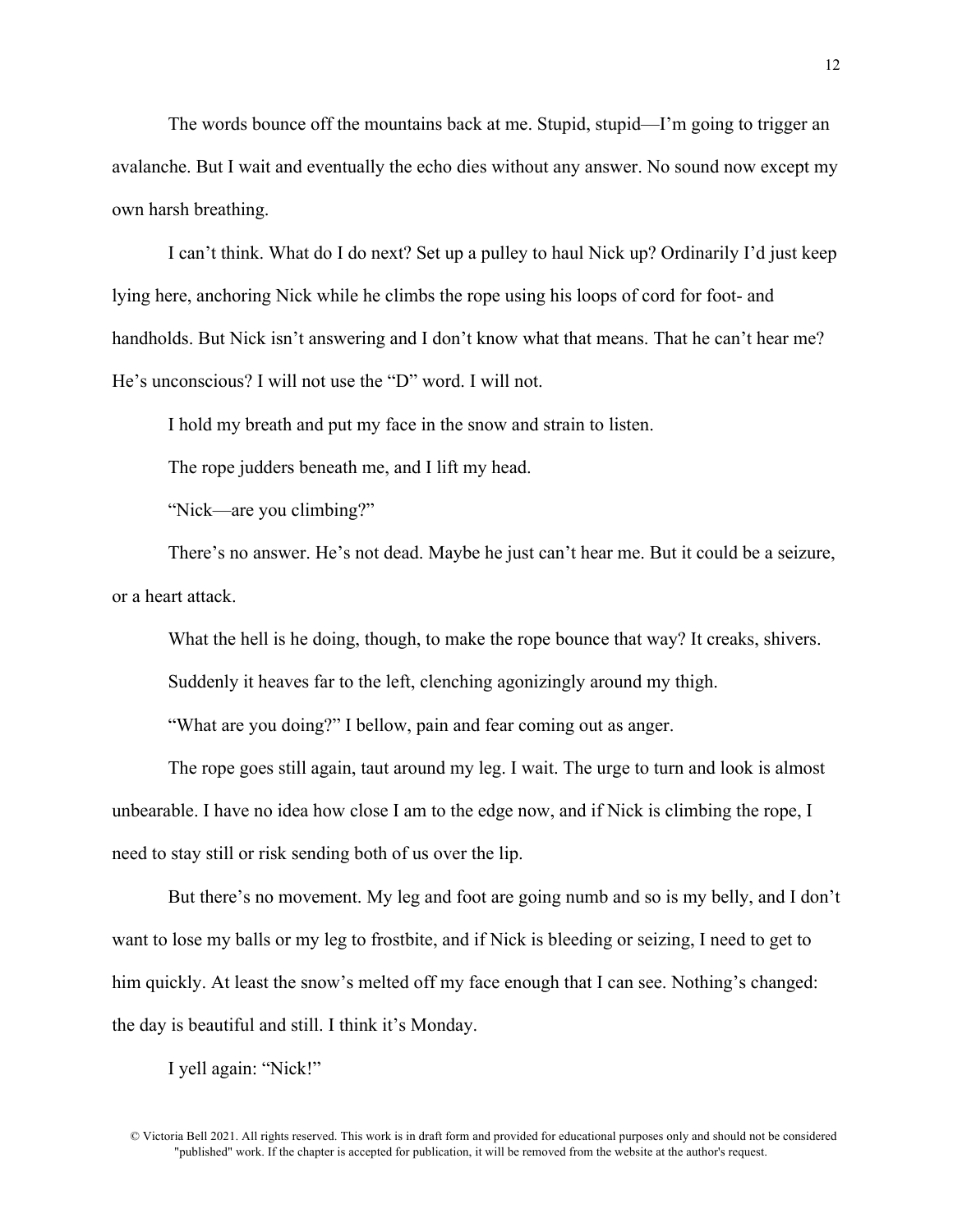Nothing.

Hanging on to the axe, I turn my head slow and careful to look. I'm thirty feet from the drop-off. The rope, a strained, pink line, cuts into the snow between us and over the too-close edge.

My head is jittery, scattered, but I force it to focus on what I need to do. Set up an anchor for Nick so I'm not the anchor anymore. Lower myself down to him. Assess. Rescue.

"Nick," I say. It comes out small, my throat tight with panic.

I'm a professional mountain guide. I have the certificate to prove it. I've been trained to rescue people. It's just no one ever told me I might have to rescue my own father.

I can't stay here forever. One of us is going to die, possibly both of us.

"Nick," I yell, furious at all of this, at us.

I whisper the steps for setting up an anchor, getting the process straight. Then I make myself move, start the slow loosening of the fingers of one hand from the ice axe. Half an inch at a time, ready to two-hand-grab the axe again if Nick's weight starts to pull me down, I reach back and pull a three-foot aluminum picket from the side of my pack like an arrow out of a quiver, and with everything I've got, drive it into the snow.

The long cord is hanging off my harness, somewhere beneath me, hard to reach. My fingers are shaking so much it's three tries before I can tie one end of the cord to the taut rope and the other end to the picket, but finally I think I have it. The nerve-racking part will be transferring Nick's weight to the picket, hoping it holds. Then I'll have to attach myself to the picket too and fish the extra rope out of my pack. All this so eventually I can unclip from this rope: take myself out of the equation, freed up to actually do something.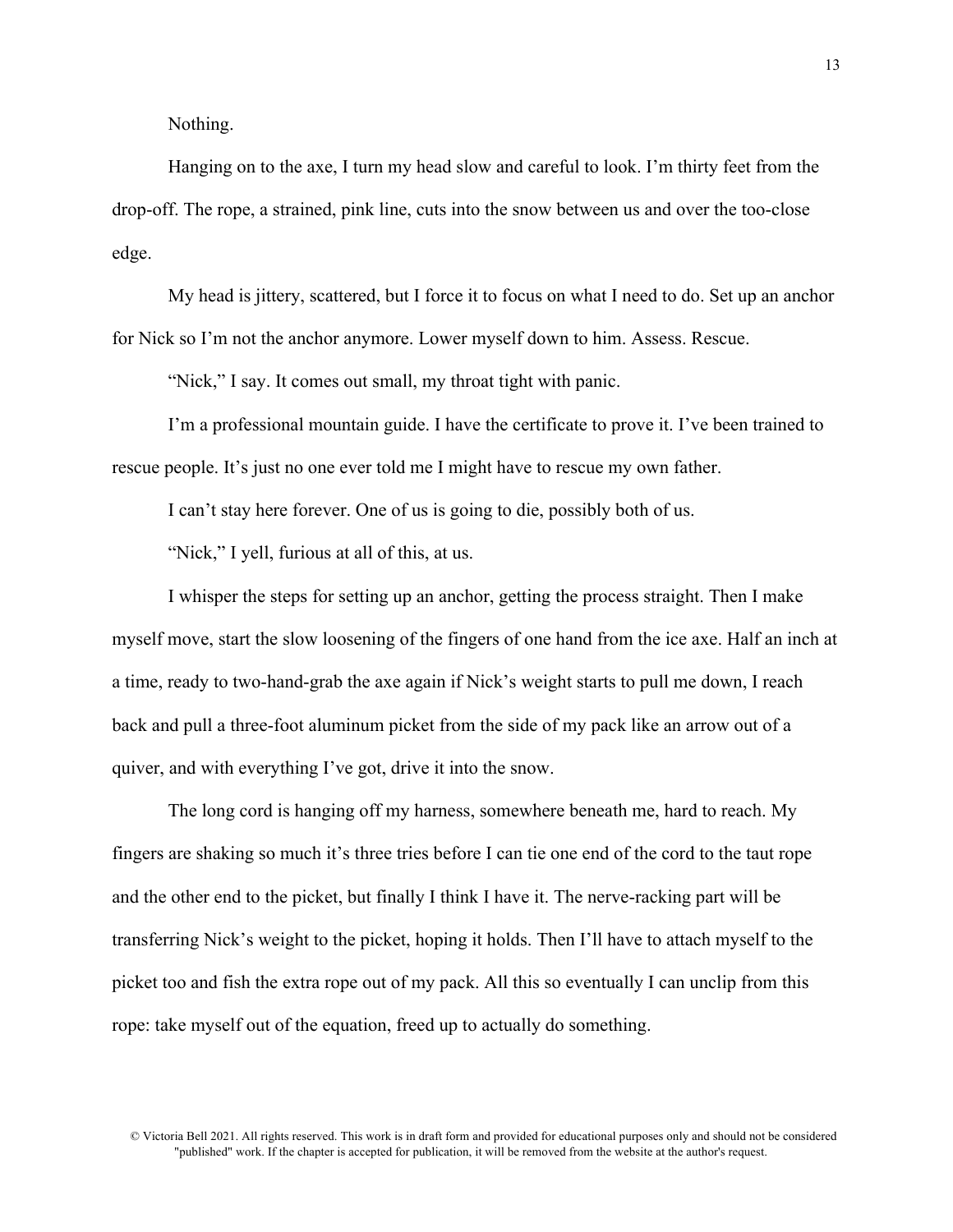Nick's life relies on me, a piece of aluminum, and some strands of nylon. If I tie one knot wrong, I will lose him. The terror of it is paralyzing: long, expensive seconds' worth of paralysis. I lie there with my face in the snow again, knowing I have to move but unable to do anything except listen to the rope with my fingers, waiting for a vibration. The rope stays quiet.

### *Just do it*.

Before I think I'm completely ready, the only way to trick myself into it, I reach down to my waist again and unclip myself from the rope. My air traffic controller belay device, my beloved ATC, clinks loose against the harness buckle, and it feels dizzyingly strange and wrong that it isn't connected to the rope in some way. Holding my breath, I begin to roll away slowly, praying the picket will take Nick's weight, ready if it doesn't. But everything resists and it's only when I grope beneath myself that I remember the rope is still wrapped tight around my leg. I'm trapped. When I try to slip my leg under and over the rope to free it, it won't move. Wound too tight.

It's not fair. This trip wasn't supposed to go like this—what did we do to deserve this, yet more piled onto everything we've already been through this year. And now my eyes are stinging with hot and useless tears, freezing and dangerous. I can't see anything. I swipe at my eyes with my sleeve, but that's pointless—it's waterproof—so I yank off my Snoopy hat to use as a Kleenex, then try to put it back on with one hand and I can't so I hurl it into the snow.

I need to calm down.

I take a deep breath, then another, trying to get in some oxygen. I reach down yet again. As soon as I begin to tug the rope off my leg, I feel it: it springs to life thanks to the weight at the other end. It comes free much faster than I expected.

There isn't one ounce of forgiveness in this system. Every mistake must be paid for.

<sup>©</sup> Victoria Bell 2021. All rights reserved. This work is in draft form and provided for educational purposes only and should not be considered "published" work. If the chapter is accepted for publication, it will be removed from the website at the author's request.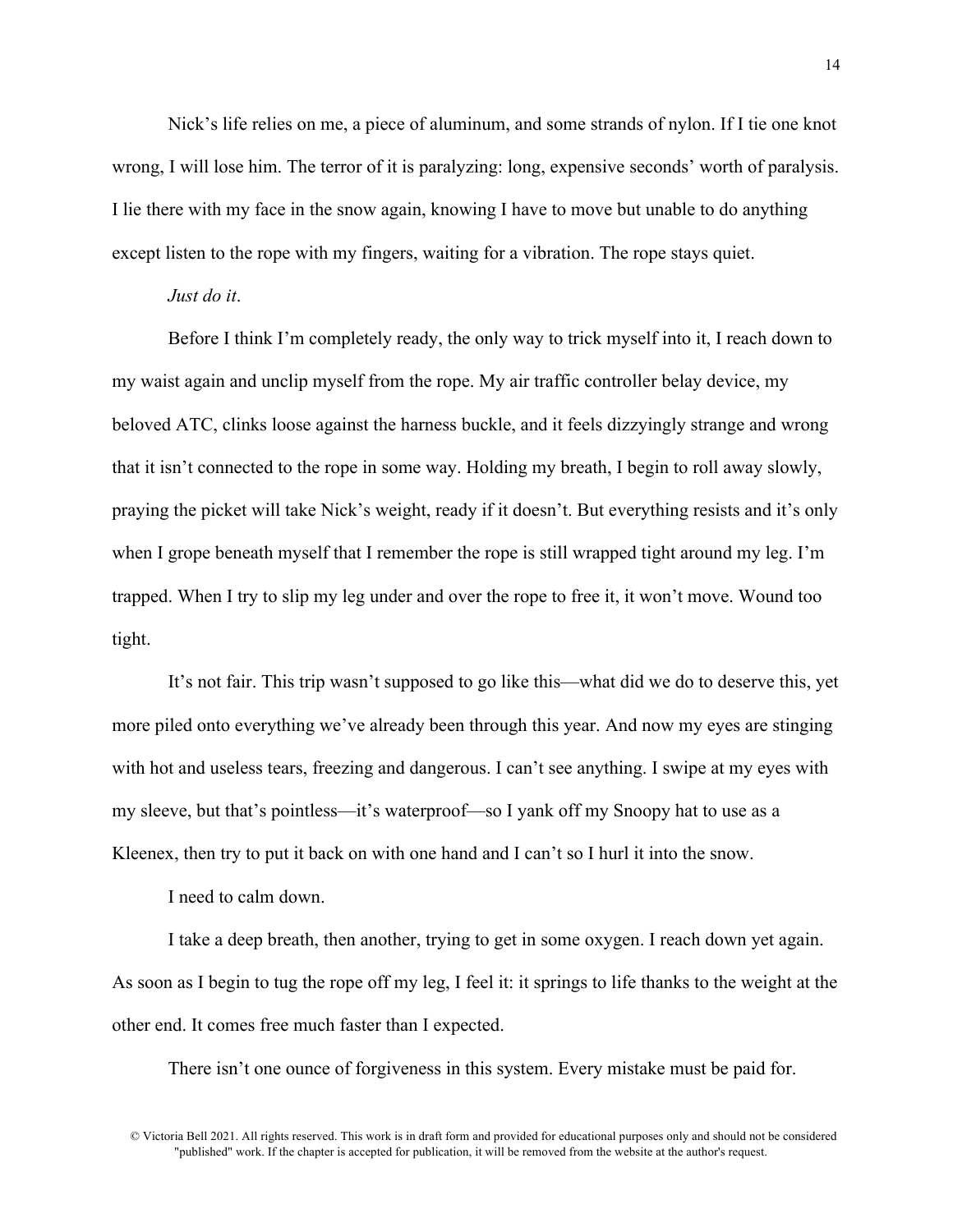And it all goes to hell. The extra slack in the rope is too sudden, too much for the anchor. Nick's weight grabs and pulls and I should have attached myself to the rope again before I tried this but I didn't, I forgot, so the rope goes taut too fast and the picket isn't angled enough and I hear it give and give in with a deep groan. I throw myself back onto the rope, but there's no way I can beat the force of gravity, no way that I, at six-two, two hundred pounds, am heavy enough to stop Nick's fall.

The picket flies out of the snow. It wallops me in the shoulder and jaw and there's no fighting the instinct that makes me jerk away. And then the rope and the picket are free and gone. It sounds like the fastest zipper in the world.

The whole lot of it disappears over the edge.

# "Nick! *Dad!*"

I start to scramble up, don't get far. Pain screams into my shoulder—fractured? dislocated? Everything blanks out for a second. Grey mist. I sway, stab my ice axe into the snow with my good hand to hold me upright. When the pain recedes to a deep throb and I come back into myself, it's clear I can't down-climb to look for him. I have to radio for help, a rescue: I'll need to be helicoptered off while the search for Nick starts from below, from basecamp. There's no way to give myself a chance to atone for my mistake alone before I have to confess it to the world.

I creep to the lip of the cliff, trying not to jar my shoulder. Below, the world of rock yawns open. No sign of my father except for a long, bloody line on the snow covering a skiramp-like piece of rock five hundred feet down, where he must have bounced and slid before he continued his fall.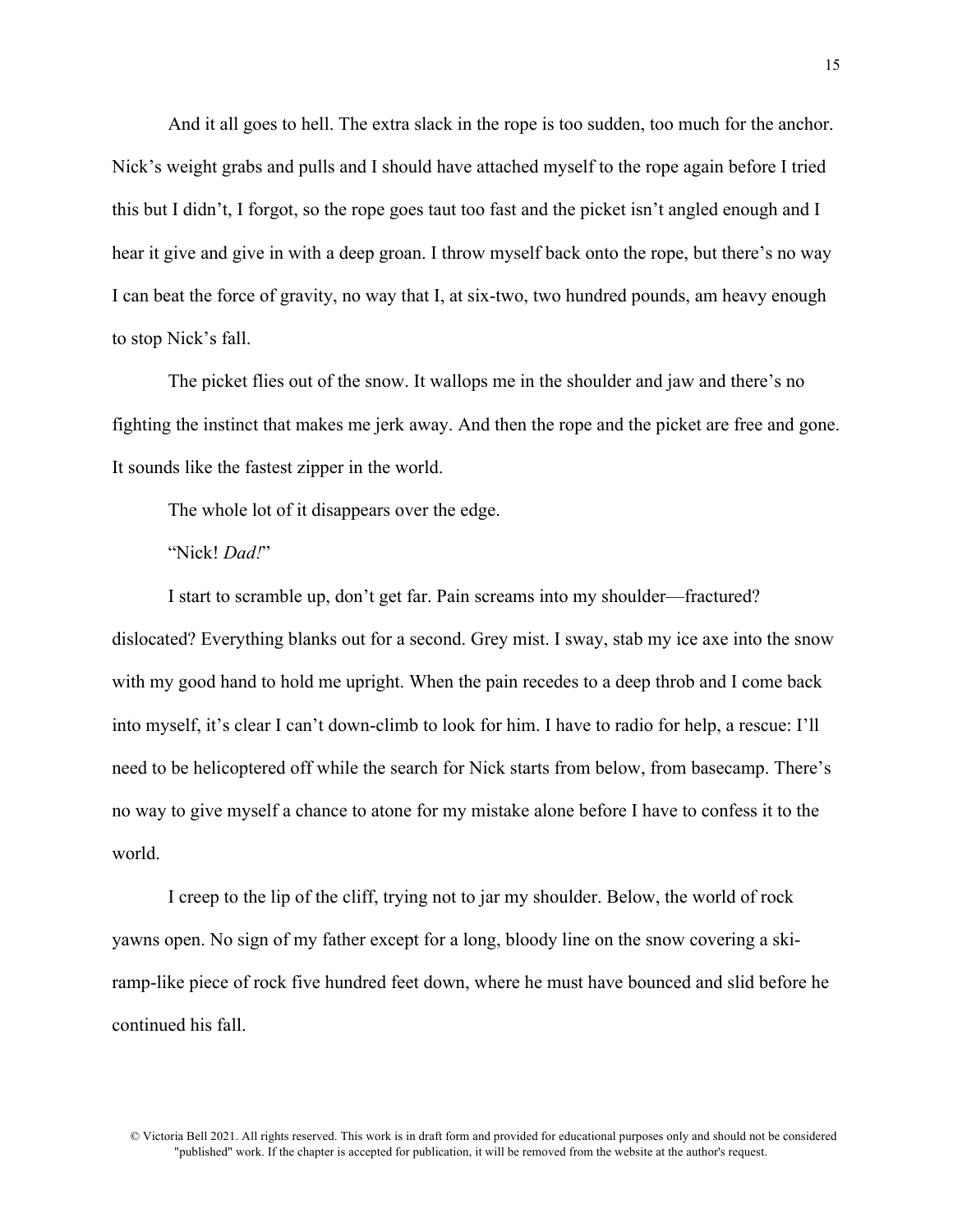My knees are good knees, trained to hold heavy weights. Better than Nick's knees. But just then, they give way.

\*

It's the kind of call you never want to have to make. But I do it, because who else can. On an upturned bucket in the dark, I hunch over the phone, my back toward the glow-lit tents of the other climbers at basecamp. She takes a long time to answer. I picture her trying to get to the phone, weak and slow since the radiation. Just as I'm about to despair, hang up and try again later—because how could I leave a voicemail about this?—she picks up, voice filled with gladness because she's recognized it as a long, complicated satellite number. Not the number of the phone in Nick's pack, specifically; that battery will have long since died. But a call from the mountain. A call from Nick.

"Mamá," I say. Only Spanish will do for this. Not English. Not French—French is Nick and my language, and my mother sometimes gets left behind with it. "It's me."

She knows immediately, her voice sharpening: "What's happened?"

I close my eyes and just say it. "He fell. Mamá, we're still looking but—"

She cries out. And I hear in it the thirty-four years of her fear, her waiting for this, the endless grind of it, any relief when he came back down safely those last times forgotten in an instant because none of what came before matters anymore. Only this time matters, this one time when he has not come back down. All her prayers, those Saint Christophers she makes us wear, the blessing worn off at last. All her safety nets have failed. Thanks to me.

"*When?*"

"…On the descent."

"*Yesterday? You waited until now to tell me?*"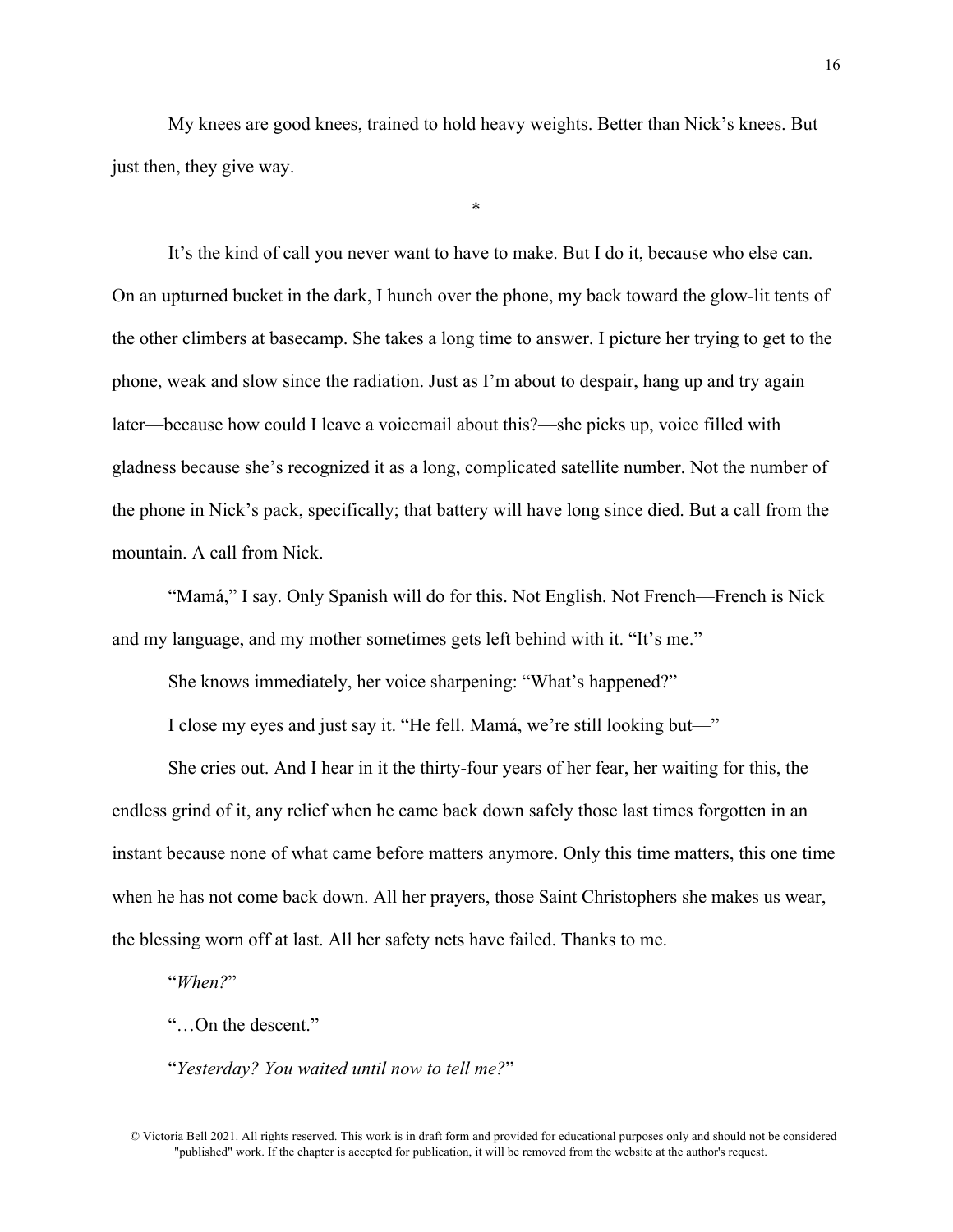"I know, I—"

"This is why he is not answering the phone! Remigio, I just thought the battery—!…Why didn't you tell me?"

"Listen, listen! We're hunting for him."

Somewhere on the peak there is a tiny, glimmering line of headlamps: the rescue party, comprising climbers who were already on Manaslu, others who have flown in from nearby peaks to help look, because it's Nick. Snaking upward in the direction I thought he fell, ranging over the ice and debris and down into the valleys. With this shoulder, I'm useless, I can't carry a pack, but today I went up three times on the big Russian MI 17 helicopter. In fifteen minutes, we climbed the distance it takes a week to walk. And despite it all, I could only admire the mountain all over again, the view of her standing peaceful against the blue sky. I wanted to hate her, but I couldn't.

And at first I kept hope, because it seemed impossible that Nick could be gone. Nick is charmed, Teflon coated, somehow miraculously escaping from a myriad of epic adventures from the Andes to the Alps to the Himalayas. Nick's books on mountaineering and exploration take up half a bookshelf in the "Adventure" section at Barnes & Noble and Chapters. He used to have his own series on the Discovery Channel. If you need a quote on mountains, Nick's the one you call. I've kept reminding myself about Joe Simpson, who fell and was cut loose by his climbing partner out of self-preservation, except Joe was still alive and managed to crawl down the mountain with a broken leg. Or Lincoln Hall, who sat out all night on Everest and survived. My friend Russell fell two thousand feet down Mount Kenya and walked away with nothing but a concussion and a dislocated shoulder. And that's why I put off and put off this phone call.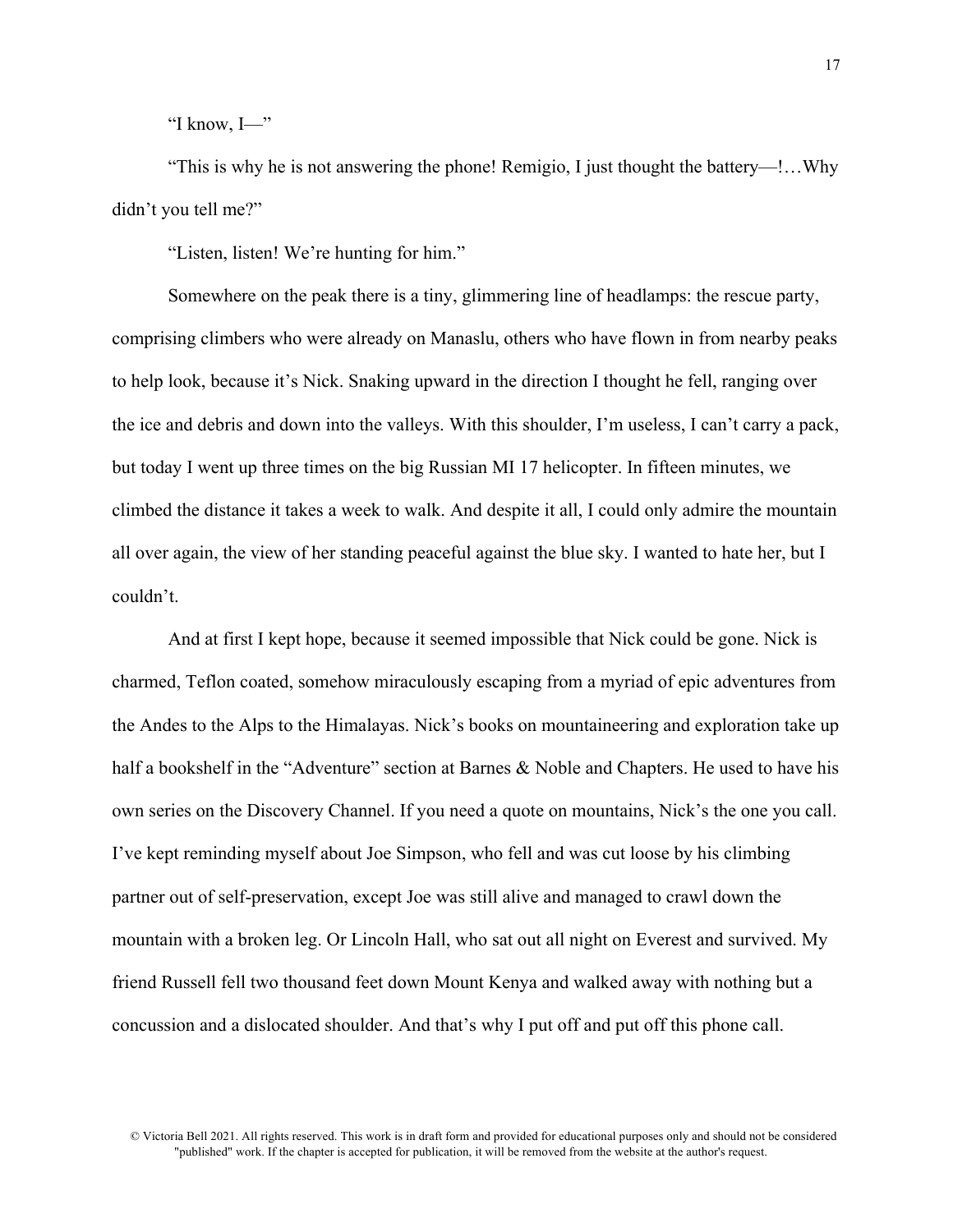From the juddering helicopter I strained my eyes, searching the world below, but there was no Nick. No burgundy flash of his jacket. All the mountain's flutes and folds and pockets: a million places to hide someone. Nick could have landed anywhere. Rolled anywhere. Or not made land at all. He could be stuck up there, thousands of feet up, wedged between rocks. And I couldn't find the streak of blood I saw yesterday, the snow having blown over it perhaps, and eventually the pilot said we needed to turn back because the cloud had begun to roll in. It's as if Manaslu is laughing at Nick and me for thinking we'd conquered her, and now I *could* hate her a little.

To make things worse, images have started to ooze up from somewhere deep inside me: Nick broken over a rock, or hanging by the throat, or cut nearly in half by a knife-edge crest. Every time they make my gut clench, and every time it's becoming harder to push the pictures away.

I hurry on, "I was hoping for good news before I called you. But I don't, I can't—Ma, there's a storm coming tomorrow…" I don't have to finish the sentence with her.

"*You will not stop looking!*"

"Of course not—we're doing everything we can until we—"

"My God, my God." Another of those wails that cuts all the way through. "Why am I not there. I knew this would happen, him without me, I had a bad feeling and I pushed it away regardless, thinking of the *money*! What is the meaning of *money* now!"

"It's my fault." I need to confess. I need her to hear. "He fell, he was over the edge and I think maybe unconscious, I screwed up with the rope and picket rescue, and he just—…. I'm sorry, Mamá, I'm so sorry—I fucked up."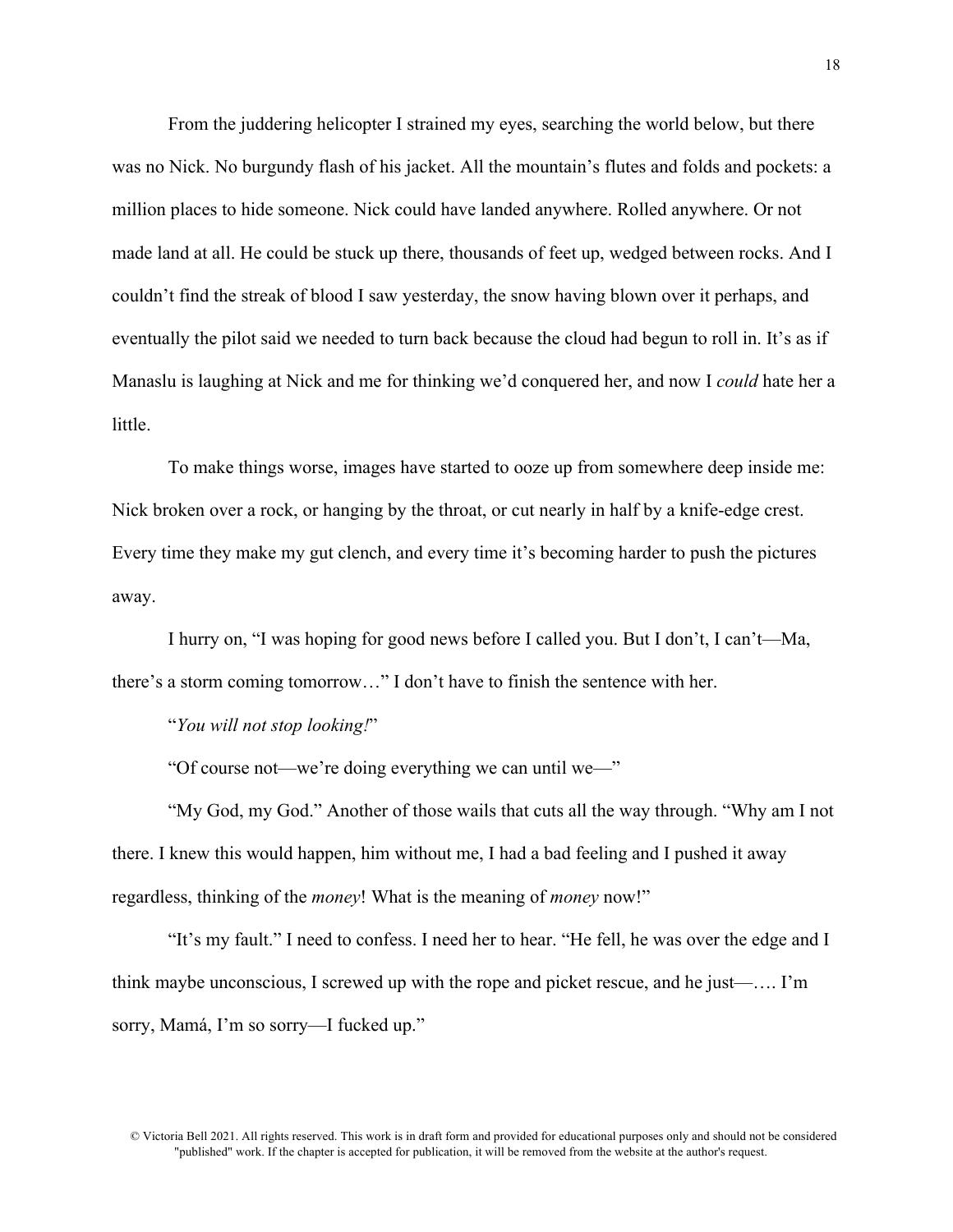I'm glad that unlike the other climbers I've babbled this to, she doesn't try to say *don't worry, it wasn't your fault, you did everything you could, things happen so fast in these situations*, because that is a lie. She and I both know the truth of it: I failed.

**Nick**

# **Manaslu, Tuesday September 5, 2006: 09:02 a.m.**

Chopper. For sure, beating closer across the morning. If I could only flash something metallic, get their attention. What on me is reflective—mental scan: goggles, jacket reflectors, ski pole, watch. All that, and I cannot fucking move any of it. Not a foot or a hand or my lips to scream.

It roars into my strip of sky, bit by bit (I can tell by the colour and the heft that they've brought out the big guns, the Russian hardware). I lie beneath it, paralyzed, mummified, staring. See me. See me. *SEE ME*. But it's passing: throat, feet, belly, tail, gone.

I black out, I guess.

When I come to, it's to the sounds of the rescue team again: the snatch of the chopper blade, a shout on the wind, like a radio dial flipping from station to station. So near so far. I need out of this slit in the earth. I've got shit to do.

So just reach up, head toward the sky and out. You've climbed harder stuff than this, Lavoie. But every time I strain to move a hand, heave at it with my brain, nothing works; out of my control.

Can't move anything. Can't feel anything. Can't open my mouth to scream for help something is very wrong with my jaw and tongue. Bad signs. At least numbness equals no pain, because there probably should be pain. Whenever I try to move, blood fills my mouth. I can't tell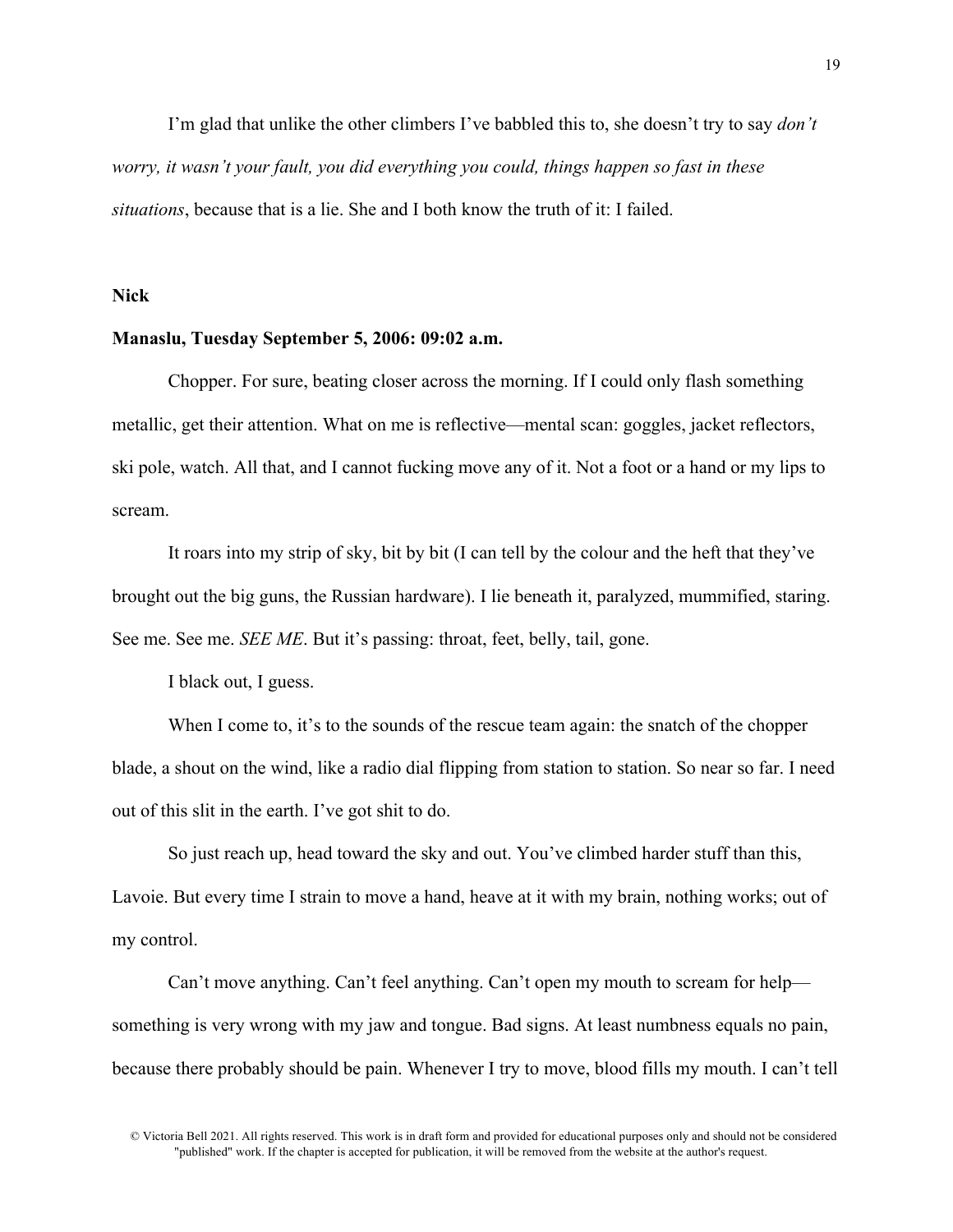where it's coming from, but it's welling up from somewhere deep, I reckon. Pieces of myself detaching, one by one.

Ice is melting beneath me, echoing drips that sound like they've fallen a long way. That will be my body heat thawing it out—hilarious, when my face is so goddamn cold. At some point, whatever it is that caught me midway will melt through and I'll fall a long way, too. Directly above is a rectangle of sky, laughably blue and clear. Not even a storm to make Remy feel better. He'll never be able to say *We lost him in a storm. The weather turned bad. There was no visibility*. No, just a beautiful clear day and one dumb misstep. My life in a nutshell—Isobel would agree.

Oh yeah, the only other sound, a few times? The satellite phone ringing in my pack. Did you know you can't answer a phone with just the powers of the mind? I haven't heard it for a while, though; maybe the battery ran out, or maybe she's just given up calling.

The last time I felt this alone on a big peak was probably that night on Aconcagua.

…Oh, no no no. No. The one thing I can still control is the places my mind drifts to, and we're *not* going there, fuck you very much. Stay positive. That's the key. That's what I would tell someone else.

Twenty-four hours ago, when I was on terra firma, I knew some things as surely as I know what needing a piss feels like. I knew that after watching what Isobel's been through, if I got hit with the cancer stick, I'd never let them poison me with chemo; I'd let myself die instead. I knew climbing was the one thing in our lives that made sense. I knew that sex was as important as climbing and eating and sleeping.

Now, even though I fear that at best I'll be in a wheelchair and at worst strapped to a board like that guy in that movie, the one who could communicate only by blinking, and I'll